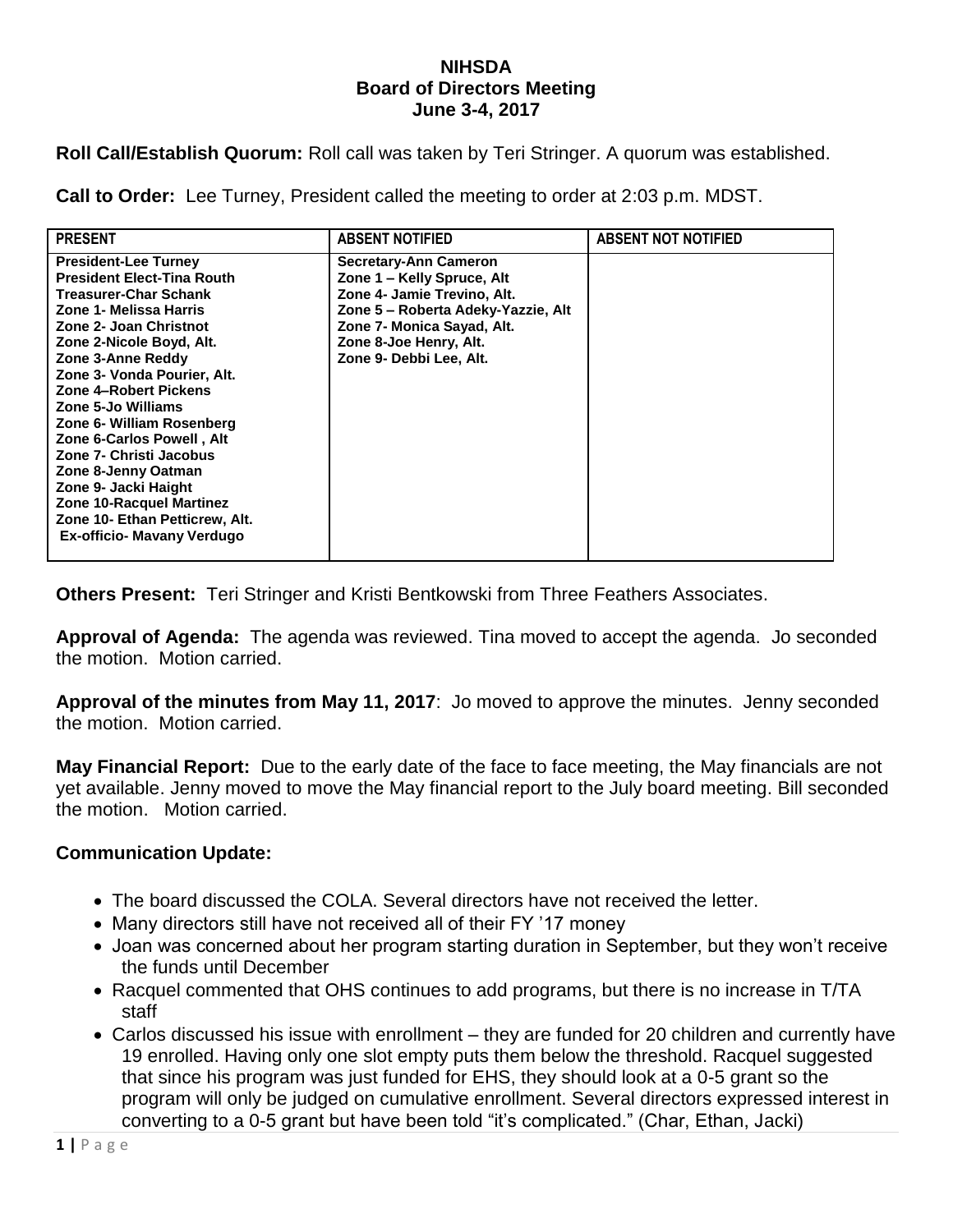Many programs are behind on monitoring reviews and some have not had any kind of review for several years.

**Zone Issues:** Lee asked each zone what issues they were experiencing

- Zone 1 Funding, monitoring
- Zone 2 Degree requirement for coaching
- Zone 3 Under enrollment, coaching salaries
- Zone 4 Same issues

Zone 5 – Coaching, T/TA (1 visit out of 6 requested), CO raising minimum wage to \$12 by 2020

Zone 6 – Coaching

Zone 7 – Under enrollment, degree requirements in rural areas, coaching

- Zone 8 Same, facilities at Nez Perce
- Zone 9 Inconsistent communication from AIAN OHS

Zone 10 – Under enrollment (income guidelines do not mesh with cost of living), facilities, coaching, home-based duration increase with no funding, home-based curriculum

**New Director Mentor Training:** The board members that attended the training gave their opinions of the training. Lack of planning was a common theme. A special meeting with Angie Godfrey will be held later in the week to discuss.

**NHSA Update:** Jenny met with the government affairs committee. Most updates have been around funding. Teri and Greg are part of a new ECE coalition.

**NIEA Presentations:** NIEA is October 4-7. We will do the ECE forum again and several workshops. Look at sending a few reps/people already attending/those close. We need to discuss topics and get to Diana soon.

**Committee Reports:** Teri presented committee reports. Details are provided in each committee report: Highlights of committee work are outlined below. Details of committee work were verbally presented for approval.

- Executive The committee discussed updated conference numbers and info, the annual membership meeting agenda, and the 2016 Annual Report.
- Advocacy 2018 Appropriations testimony was presented and discussed. MCS contacted Lisa to discuss the requested changes
- Membership none